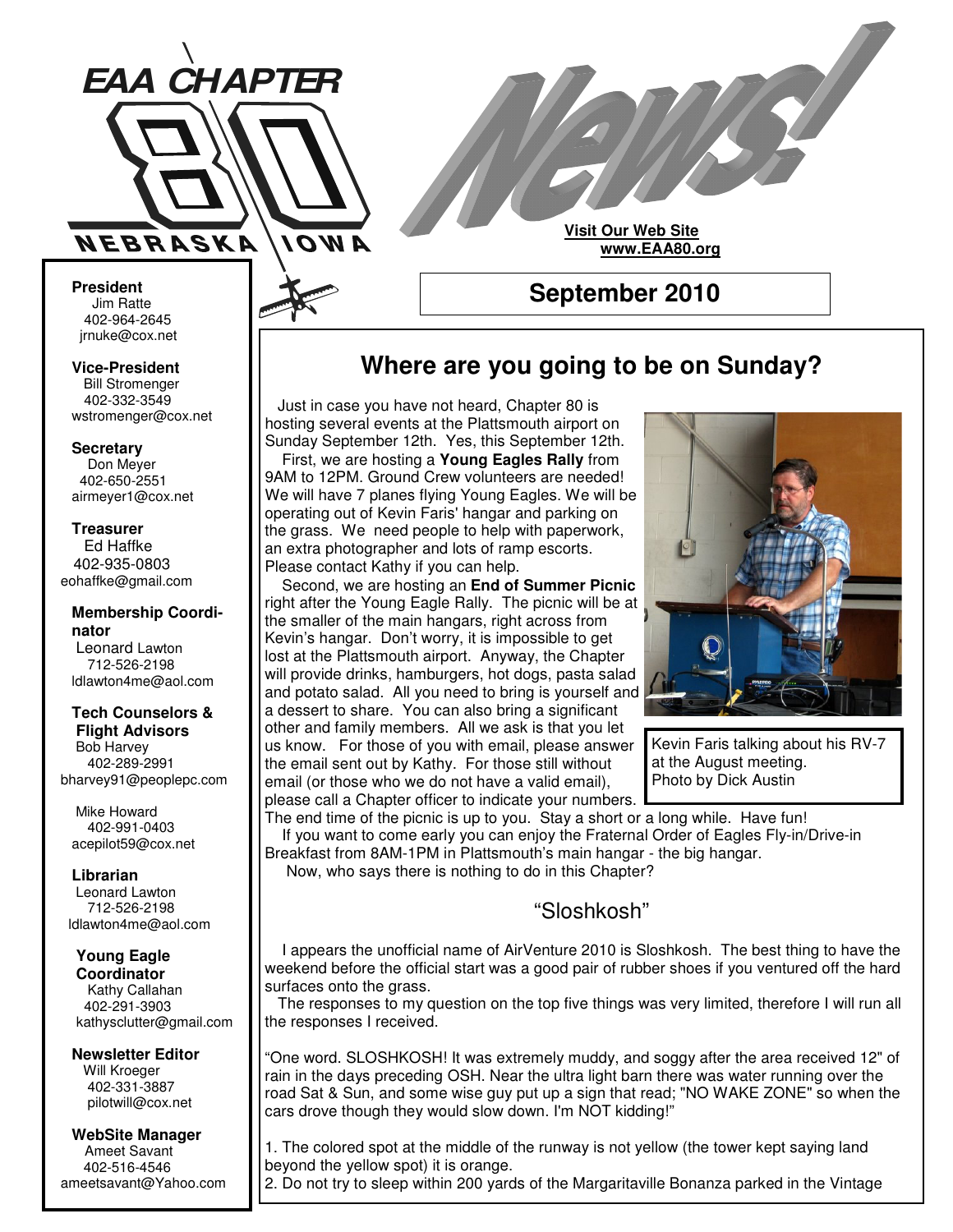| Aircraft area.<br>3. Airplanes do not roll worth a dam on soggy turf.<br>4. All of the ice cooled lemonade and tea you can drink is<br>located in the welcome tent about 100 yards SW of Vans<br>aircraft display.<br>5. You can buy X-Plane 9 for \$30 and it will install on a Mac<br>or a Windows PC.                                                                                                                                                                                                                                                                                                                              | a great time. He was so excited and really enjoyed himself and is<br>now wanting to save his money to take lessons once he turns 16.<br>Again thank you to the group for the generosity of time and money<br>as I know it must be pretty expensive to do this. You sure made<br>my 13 year olds month with this moment."<br>Sincerely,<br>Stephanie                                                                                                                                                                                                                                                                                                                                                                                                                                                                                                                             |
|---------------------------------------------------------------------------------------------------------------------------------------------------------------------------------------------------------------------------------------------------------------------------------------------------------------------------------------------------------------------------------------------------------------------------------------------------------------------------------------------------------------------------------------------------------------------------------------------------------------------------------------|---------------------------------------------------------------------------------------------------------------------------------------------------------------------------------------------------------------------------------------------------------------------------------------------------------------------------------------------------------------------------------------------------------------------------------------------------------------------------------------------------------------------------------------------------------------------------------------------------------------------------------------------------------------------------------------------------------------------------------------------------------------------------------------------------------------------------------------------------------------------------------|
| This one came with photos. (see attachment)<br>1) Mud!<br>2) A guy sky diving above a big fan without a net.<br>3) Nicely restored DC2.<br>4) Mike Howard standing up at "taco/margarita night"<br>5) My son & I having a great time.<br>Now for a different perspective:<br>"As a newbie, as I was called, and a wife of a pilot I went to                                                                                                                                                                                                                                                                                           | "I would like to take a minute to thank each and every person that<br>was involved with setting up and running the Young Eagles<br>Program. It took many different people to assist in running a quality<br>programTHANK YOU to all the volunteers! Many of the children<br>that participated will remember this for the rest of their lives.<br>Once again thank you to everyone that was involved with this<br>program."<br>Matt                                                                                                                                                                                                                                                                                                                                                                                                                                              |
| my first Oshkosh Air Venture. My husband finally talked me<br>into going this year. After years of going to car shows I<br>expected Air Venture to be the same. Rows of planes and a<br>lot of "plane talk". Although, that was true, it was a lot more<br>exciting then any of the car shows we have attended. Here is<br>my top 5 list of things to do at Air Venture 2010 as a pilot's<br>wife's perspective.<br>1. Exciting air shows! Some of the world's best aerobatic<br>performances, war birds, and skydivers, just to name a few.<br>2. Every type of plane imaginable to see from war planes to<br>futuristic inventions. | EVENTS: (B) - Breakfast / (L) - Lunch<br>York, NE<br>1st Sat<br>Chapter 1055 (B) (0800-1000)<br>3rd Sat<br>Chapter 569 (B) (0800-1000)<br>Crete, NE<br>Sept 12<br>$Fly-in(B)$<br>Plattsmouth, NE<br>Fly Iowa Airshow<br>Sept 18<br>Burlington, IA<br>Sept 18<br>Broken Bow, NE<br>$Fly-in(B)$<br>Sept 18<br>WMNCC Fly-in (B)<br>Sidney, NE<br>AOPA Safety Seminar "Real World IFR Bellevue, NE<br>Sept 22<br>Bellevue West High School, 1501 Thurston Ave                                                                                                                                                                                                                                                                                                                                                                                                                       |
| 3. Meeting new friends and seeing old ones! My favorite was<br>meeting Clayton Kelly Gross (Live Bait), a WWII Ace, who<br>recounted his experiences while flying with the 354th FG.<br>4. Evening entertainment! Movies, concerts, and getting<br>together with friends at the campgrounds for a cookout.<br>5. Shopping, shopping, shopping! Hey, I'm a woman. Can't<br>leave that one out."<br>Thanks to Larry Geiger, Edward Haffke, Doug Humble and<br>Diane288 for their comments.                                                                                                                                              | Oct 2 Nebraska State Fly-in at Kearney (EAR)<br>0800 - 1000 Fly-in/Drive-in breakfast hosted by Kearney EAA<br>Chapter, PIC Free!<br>0800 - 1300 Public viewing of aircraft, NE National Guard Exhibits,<br>Roger's Helicopter Air Care, NE Aviation Hall of Fame, Evelyn<br>Sharp Memorial Plate Dedication, Western NE Community College<br><b>Aircraft Engine Display</b><br>1100 - 1500 Music by The Rumbles<br>1200 - 1300: BBQ on the airport.<br>More info: jlynaugh@kearneygov.org.                                                                                                                                                                                                                                                                                                                                                                                     |
| September Meeting Time & Location<br>This month's meeting is Monday September 13th, 7:00 PM at<br>Hangar One at Millard Airport. The airport is still located on<br>South 132nd Street between Q and Harrison.<br>September Program.<br>We will be continuing the theme of SLOSHKOSH. Various<br>Chapter members who attended Sloshkosh this year will give<br>us the real story (or at least their version). Come and hear                                                                                                                                                                                                           | SCHOOL LAUNCHES AGING AIRCRAFT MAINTENANCE SITE<br>A new website has been developed that aims to provide one-stop<br>shopping for general aviation maintenance information and,<br>specifically, for help maintaining aging aircraft. Wichita State<br>University's National Institute for Aviation Research has developed<br>the Aging General Aviation Education & Training website (http://<br>www.aginggeneralaviation.org/) to provide information to the<br>general aviation community through an extensive searchable<br>database of maintenance documents and training materials. The<br>site hopes to help users identify potential type-specific problems,<br>offers links to outside resources and includes recommended<br>training and education materials for pilots, mechanics and avionics<br>technicians. It also offers a growing collection of "war stories." |
| what you missed.<br>Our 2010 Young Eagles Schedule<br>September 12 Plattsmouth, NE<br>0900<br>0900<br>October 23 Council Bluffs, IA<br>Kathy received the following two thank you emails from                                                                                                                                                                                                                                                                                                                                                                                                                                         | 121.5 MHz ELTs still legal for aviation use<br>You're still perfectly legal to fly with that 121.5 MHz ELT in your<br>aircraft. Rumors that the Federal Communications Commission<br>was going to ban the use of 121.5 MHz ELTs by Aug. 1 have<br>sparked concern in the general aviation community.<br>While the FCC has proposed to ban the "certification, manufacture,<br>importation, sale, or continued use of 121.5 MHz ELTs," the FAA                                                                                                                                                                                                                                                                                                                                                                                                                                   |
| parents of kids flown at our last Young Eagles Rally.<br>"I just wanted to take a minute and thank everyone involved                                                                                                                                                                                                                                                                                                                                                                                                                                                                                                                  | and general aviation groups have taken steps to prevent such a<br>ban from happening. So far, the FCC has not published its<br>proposal in the Federal Register. (From AOPA ePublishing)                                                                                                                                                                                                                                                                                                                                                                                                                                                                                                                                                                                                                                                                                        |

with this organization. My son flew on Saturday and had such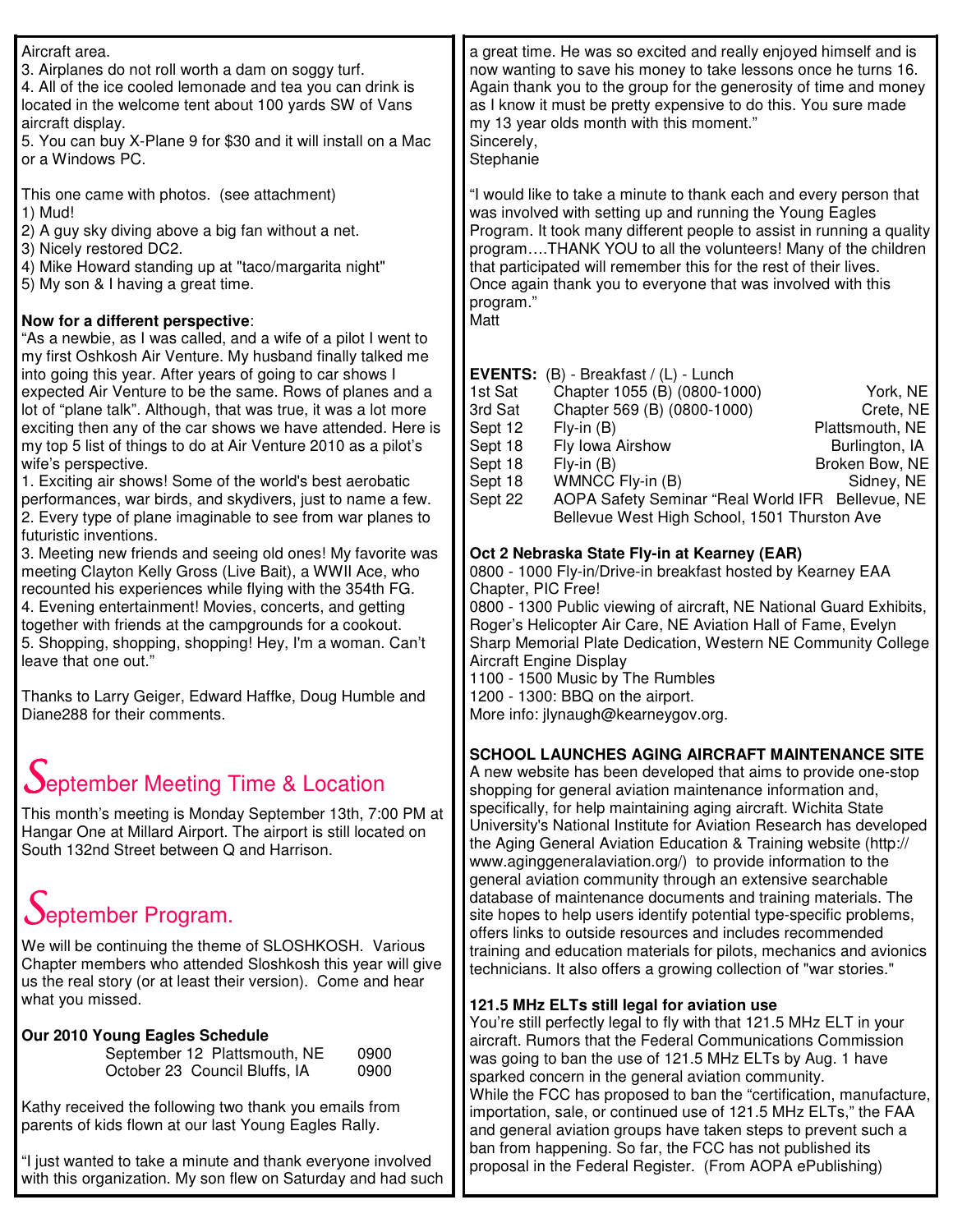#### *EAA Chapter 80* August 9, 2010 *Official Meeting Minutes*

The meeting was called to order by President Jim Ratte at 7:00 PM. Meeting was held at Hanger One, Millard Airport, Omaha, NE.

- Jim Ratte, President
- Bill Stromenger, Vice President,
- Don Meyer, Secretary
- Ed Haffke, Treasurer.

## **Treasurers Report**:

• Motion to accept passed.

#### **Meeting Minutes**:

Motion to accept passed.

#### **Young Eagles:**

- Mathew Callaghan presented his report on his YE camp experience this summer. Mathew enjoyed the experience and brought some items that he built at the camp. Thank you Mathew for your report and help you provide for the chapter.
- July 19, flew 9 YEs who are sight impaired. They had a fantastic time and so did the pilots!
- August 7, flew 32 YEs
- September 12, YE event at Plattsmouth Airport 9:00 to 12:00
- Chapter needs to identify future candidates for YE camps

# **Builder's Reports**:

• TW has flown off the required time on his RV-6 and reports that it is flying very well.

### **Tech Counselor / Flight Advisor:**

• LSA Repairman Class, 16 hours of instruction, trying to form class in Denison, Iowa.

# **Fly-Out Report:**

• Poker run to be scheduled for fall.

#### **Social Coordinator:**

• September 12 @ Plattsmouth, Chapter 80 Fall Picnic scheduled after YE event finished. Should be close to 12:00

#### **Old Business**

• None

### **New Business:**

- Need to update membership list and publish for chapter.
- **Librarian Report:**
	- None

### **Membership Report:**

• Updated information now on computer.

### **Tool Report:**

- Engine hoist in Ronye McKay's hanger
- Trailer: AHQ
- Scales: TW
- Jacks: Ron Wood
- Brake Bleeding Set: Ron Wood
- Grills: At AHQ

#### **Web Site:**

• www.eaa80.org

#### **Program:**

• Kevin Farris presented an interesting talk on his and Sandy's RV-7 building experience. They also had their plane on display for the chapter members.

Meeting adjourned.

Don Meyer **Secretary**